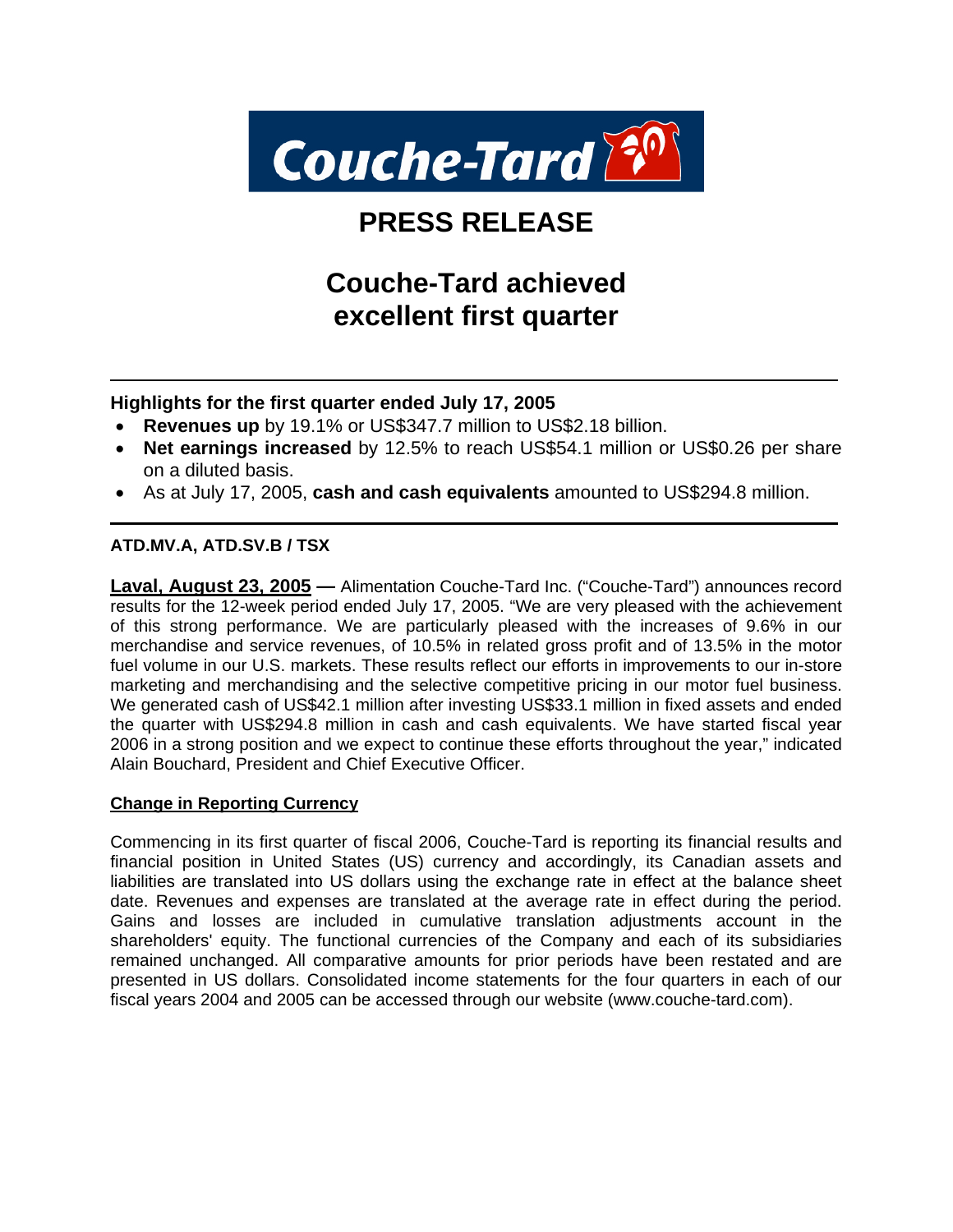## **Exchange Rate Data**

The Company's US dollar reporting currency provides shareholders with more relevant information giving consideration to the predominance of its operations in the United States and its US dollar denominated debt.

The following table sets forth information about exchange rates based upon the Bank of Canada closing rates expressed as US dollars per Cdn\$1.00.

|                              | 12-week periods ended          |        |  |  |
|------------------------------|--------------------------------|--------|--|--|
|                              | July 18, 2004<br>July 17, 2005 |        |  |  |
| Average for the period $(1)$ | 0.8042                         | 0.7366 |  |  |
| Period end                   | 0.8192                         | 0.7634 |  |  |

(1) Calculated by taking the average of the closing exchange rates of each day in the applicable period.

#### **Motor Fuel Price Volatility**

During the quarter ended July 17, 2005, Couche-Tard experienced further increases in the retail price of motor fuel in its U.S. markets, primarily attributable to the volatility in the world prices for crude oil. The average retail price of motor fuel in its U.S. markets amounted to \$2.18 per gallon for the 12-week period ended July 17, 2005 compared with \$1.92 per gallon for the 12-week period ended July 18, 2004. Motor fuel gross margin experiences volatility primarily as a result of the competition and the volatility of the cost of product. Although the motor fuel gross margins can be volatile quarter to quarter, they generally average out to more normal levels on an annual basis. For each of the four quarters commencing in the second quarter of fiscal 2005, motor fuel gross margins for the Company-operated stores in the U.S. markets stood at 12.44¢, 16.30¢, 11.26¢ and 14.86¢ per gallon respectively – with an average of 13.90¢ per gallon for the year ended July 17, 2005 compared with 14.30¢ per gallon for the previous twelve month period ended July 18, 2004 (including Circle K's historical results). Motor fuel gross margin in the Company's U.S. markets was 14.86¢ per gallon for the first quarter this year compared with 16.24¢ per gallon for the same period last year. If the motor fuel gross margin for the first quarter this year was the same as for the same period last year, motor fuel gross profit would have been approximately \$6.2 million higher.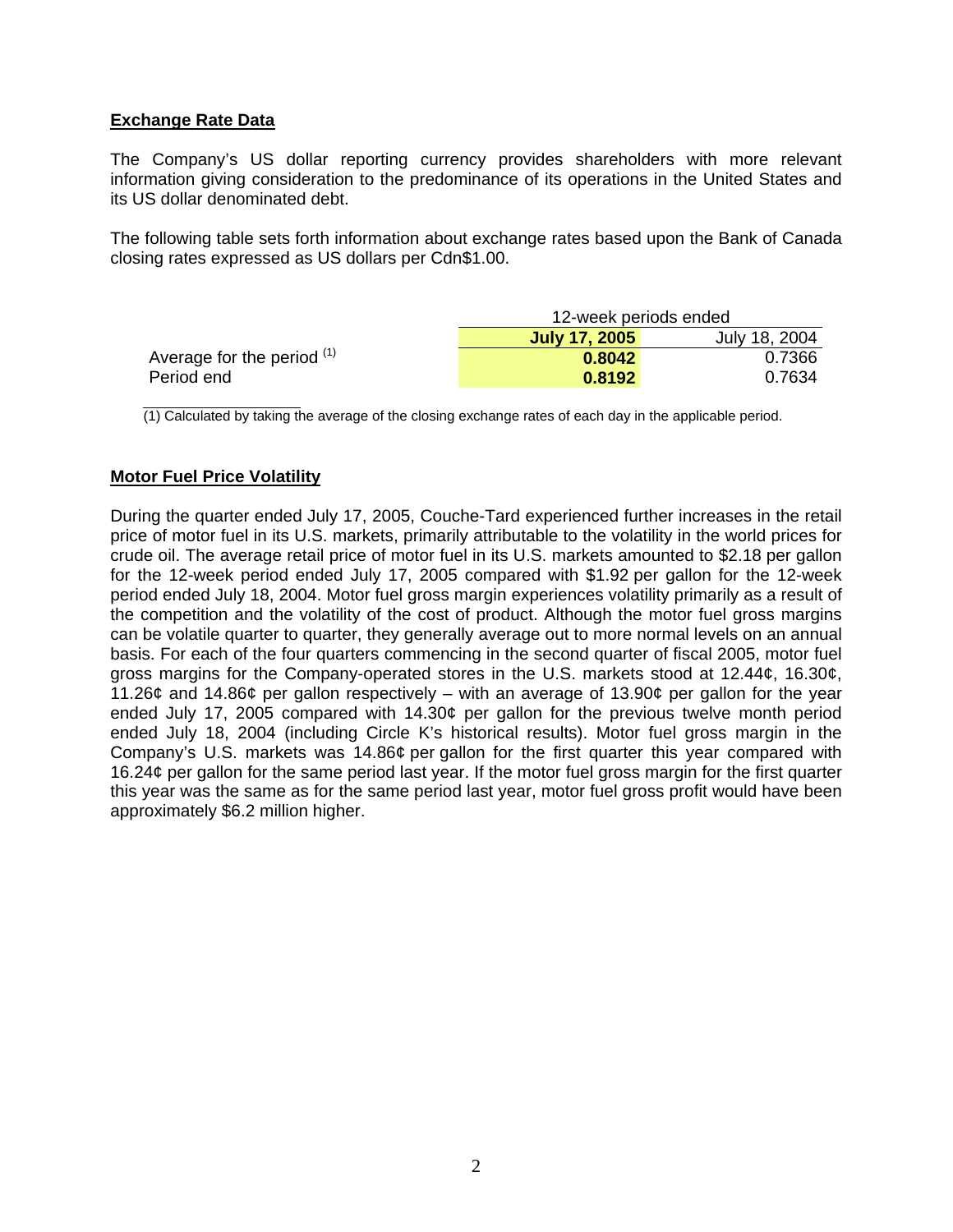## **Results of Operations**

The following table highlights certain information regarding Couche-Tard's operations for the 12-week periods ended July 17, 2005 and July 18, 2004.

(In millions of US dollars, unless otherwise stated)

| (III IIIIIIIUIIS UL US GUIIGIS, GHIESS ULIEI WISE SIGLEG)<br>12-week periods ended                                     |                      |                   |  |
|------------------------------------------------------------------------------------------------------------------------|----------------------|-------------------|--|
|                                                                                                                        | <b>July 17, 2005</b> | July 18, 2004     |  |
|                                                                                                                        |                      | restated          |  |
| <b>Statement of Operations Data:</b><br>Merchandise and service revenues (1):                                          |                      |                   |  |
| Canada                                                                                                                 | 337.4                | 288.4             |  |
| <b>United States</b>                                                                                                   | 653.3                | 615.9             |  |
| Total merchandise and service revenues                                                                                 | 990.7                | 904.3             |  |
|                                                                                                                        |                      |                   |  |
| Motor fuel revenues                                                                                                    | 181.7                | 146.1             |  |
| Canada<br><b>United States</b>                                                                                         | 1,009.9              | 784.2             |  |
| Total motor fuel revenues                                                                                              | 1,191.6              | 930.3             |  |
|                                                                                                                        |                      |                   |  |
| <b>Total revenues</b>                                                                                                  | 2,182.3              | 1.834.6           |  |
| Merchandise and service gross profit <sup>(1)</sup> :                                                                  |                      |                   |  |
| Canada                                                                                                                 | 115.0                | 96.7              |  |
| <b>United States</b>                                                                                                   | 212.9                | 200.1             |  |
| Total merchandise and service gross profit                                                                             | 327.9                | 296.8             |  |
| Motor fuel gross profit:                                                                                               |                      |                   |  |
| Canada                                                                                                                 | 13.3                 | 12.5              |  |
| <b>United States</b>                                                                                                   | 67.6                 | 65.0              |  |
| Total motor fuel gross profit                                                                                          | 80.9                 | 77.5              |  |
| <b>Total gross profit</b>                                                                                              | 408.8                | 374.3             |  |
| Operating, selling, administrative and general expenses                                                                | 298.0                | 276.8             |  |
| Depreciation and amortization of fixed and other assets                                                                | 22.7                 | 17.1              |  |
| <b>Operating income</b>                                                                                                | 88.1                 | 80.4              |  |
| Financial expenses                                                                                                     | 7.2                  | 6.4               |  |
| Earnings before income taxes                                                                                           | 80.9                 | 74.0              |  |
| Income taxes                                                                                                           | 26.8                 | 25.9              |  |
| Net earnings                                                                                                           | 54.1                 | $\overline{48.1}$ |  |
| <b>Other Operating Data:</b>                                                                                           |                      |                   |  |
| Merchandise and service gross margin (1):                                                                              |                      |                   |  |
| Consolidated                                                                                                           | 33.1%                | 32.8%             |  |
| Canada                                                                                                                 | 34.1%                | 33.6%             |  |
| <b>United States</b>                                                                                                   | 32.6%                | 32.5%             |  |
| Growth of same-store merchandise revenues $(2)$ (6):                                                                   |                      |                   |  |
| Canada                                                                                                                 | 5.2%                 | 1.0%              |  |
| <b>United States</b>                                                                                                   | 5.6%                 | $6.6\%^{(5)}$     |  |
| Motor fuel gross margin:                                                                                               |                      |                   |  |
| Canada (Cdn cents per litre)                                                                                           | 4.76                 | 5.20              |  |
| United States (US cents per gallon) <sup>(3)</sup>                                                                     | 14.86                | 16.24             |  |
| Volume of motor fuel sold (4):                                                                                         |                      |                   |  |
| Canada (millions of litres)                                                                                            | 348.0                | 325.4             |  |
| United States (millions of gallons)                                                                                    | 467.4                | 411.8             |  |
| Growth of same-store motor fuel volume (6):                                                                            |                      |                   |  |
| Canada                                                                                                                 | 5.1%                 | 4.7%              |  |
| <b>United States</b>                                                                                                   | 10.3%                | $4.9\%^{(5)}$     |  |
| (1)<br>Includes other revenues derived from franchise fees, royalties and rebates on some purchases by franchisees and |                      |                   |  |
| licensees.                                                                                                             |                      |                   |  |

(2) Does not include services and other revenues (as described in footnote 1). (Growth in Canada is calculated based on Canadian dollars.)

(3) For Company-operated stores only.

(4) Includes volume of franchisee, dealer and commission sites.

(5) Excluding the Circle K acquisition.<br>(6) Growth in both merchandise reven (6) Growth in both merchandise revenues and motor fuel volumes will now be reported on a same-store basis which is more representative of the method used in the retail industry.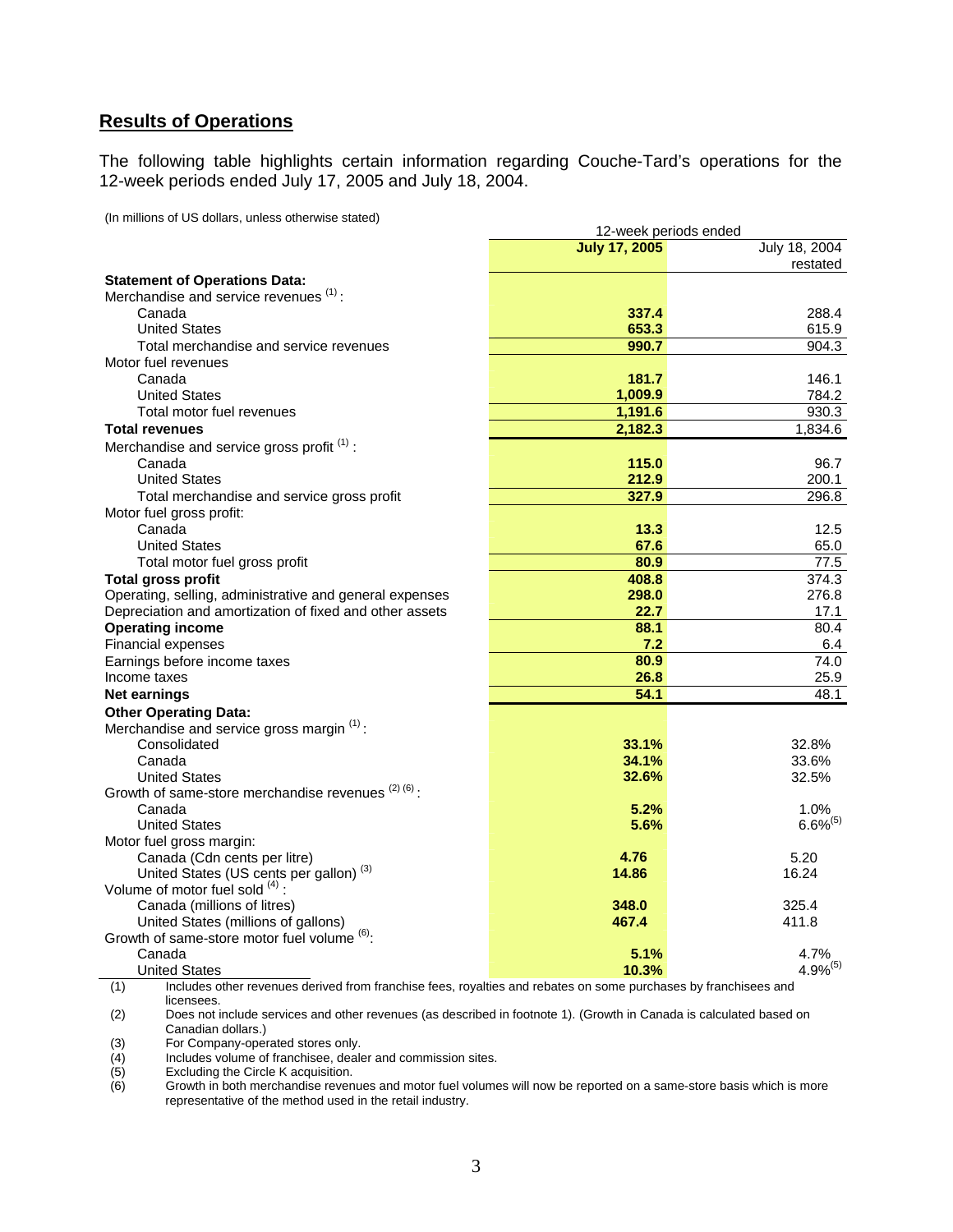## **Management's Discussion and Analysis of Results and Financial Position**

## **12-Week Period Ended July 17, 2005 Compared to the 12-Week Period Ended July 18, 2004**

**During the 12-week period ended July 17, 2005,** Couche-Tard opened 19 new stores and 19 quick service restaurants (QSRs) and implemented its Store 2000 Concept in 59 stores, including 11 new stores.

## **Operating Results**

**For the 12-week period ended July 17, 2005,** Couche-Tard achieved **revenues** of \$2.18 billion, compared with \$1.83 billion for the same period in fiscal 2005, an increase of 19.1% or \$347.7 million. The Company recorded 76.2% of its revenues in the United States, essentially the same as 76.3% in the first quarter last year.

- **In the United States, revenues** totaled \$1.66 billion, an increase of 18.8% or \$263.1 million. Growth of same-store merchandise revenues was 5.6% over the same period last year. The **growth of same-store merchandise revenues** reflects the efforts to increase revenues and gross margins through price optimization, changing product mix, the results from investment in Store 2000 Concept and the increase in tobacco tax with the resultant increase in the selling price of tobacco products. This growth is slightly below last year, reflecting the different stages of execution of the various programs, including price optimization strategy, in our U.S. divisions. The **growth of same-store motor fuel volume** of 10.3% reflects the positive impact of certain pricing strategies adopted, particularly in the southwest markets.
- **In Canada, revenues** amounted to \$519.1 million, up 19.5%, or \$84.6 million of which \$49.0 million or 11.3% was generated from merchandise and service revenues and, in particular, in the higher margin categories including foodservice. **Growth of same-store merchandise revenues** was 5.2% compared with the same period in the previous year, which reflects the aggressive pricing on generic tobacco and certain dairy categories. **Growth of same-store motor fuel** volume was 5.1% over the same period in the previous year due to certain pricing strategies.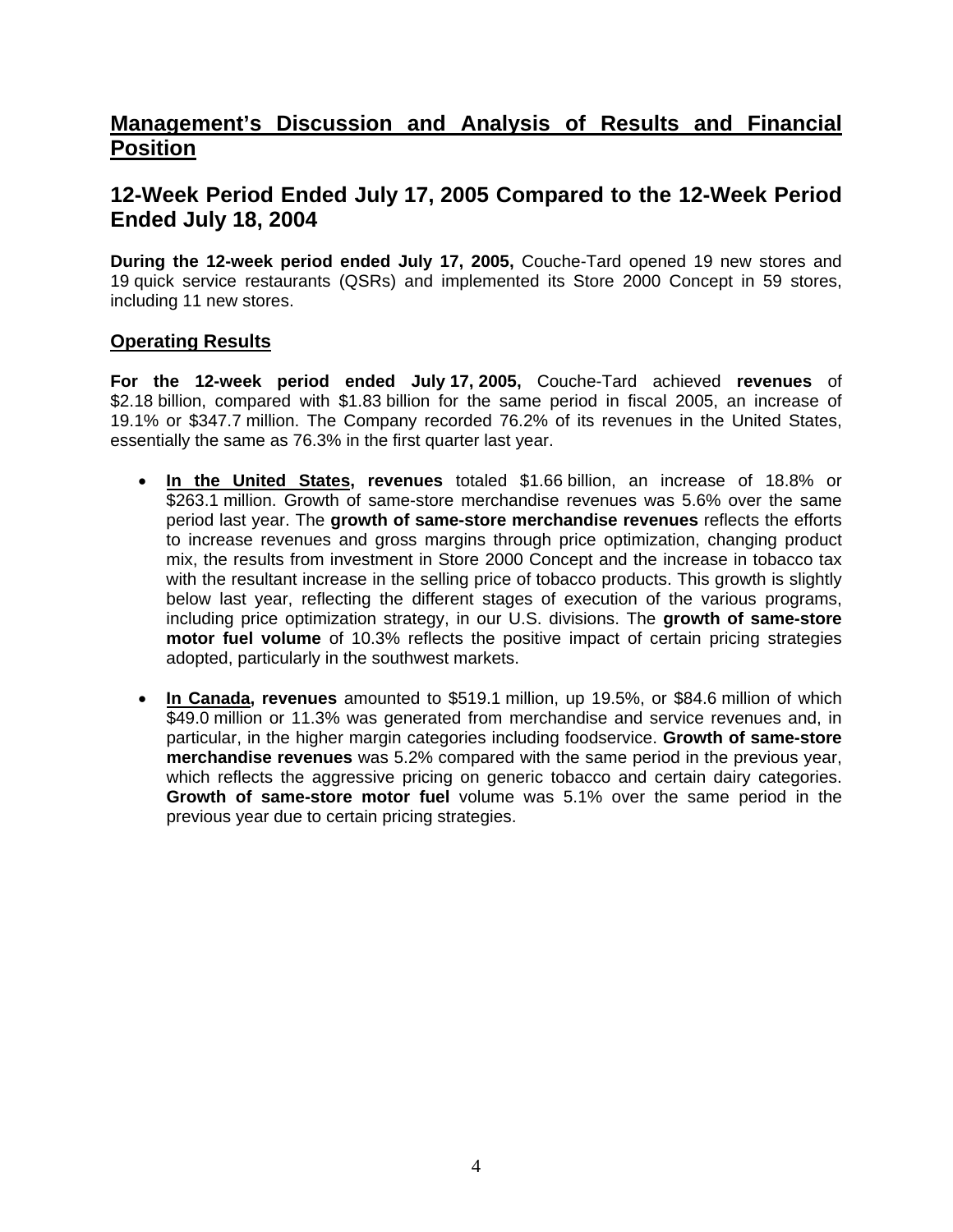**Gross profit** grew by 9.2% or \$34.5 million to \$408.8 million, compared with \$374.3 million for the same quarter last year. This increase is mainly due to higher revenues.

- **Consolidated merchandise and service gross margin** was 33.1%, up from 32.8% in the same period last year. The gross margin **in Canada** was 34.1%, up from 33.6% in the first quarter of the previous year reflecting the impact of improvements in purchasing terms and changes in product mix with a focus on higher margin items. The gross margin **in U.S. operations** was 32.6%, up slightly from the same period last year. Efforts continue to improve gross margin through price optimization and changes to the product mix emphasizing higher margin items. These efforts have resulted in higher gross margins in certain categories and lower gross margins in other categories with resultant increase in sales. Also, tobacco gross margins have come under competitive pressures in certain areas which has had a slightly downward influence on the improvements to gross margins achieved in other categories during the 12-week period ended July 17, 2005.
- **Motor fuel gross margin** decreased to Cdn4.76¢ per litre **in Canada**, from Cdn5.20 $\varphi$  per litre in the first quarter of the previous year reflecting the increase in competitive activity, particularly in segments of Central Canada market. Motor fuel gross margin in the **United States** was 14.86¢ per gallon, down from 16.24¢ per gallon for the corresponding period of the previous year, reflecting both the selective pricing strategy implemented in certain areas to stimulate volume and the volatile nature of the motor fuel business.

**Operating, selling, administrative and general expenses** increased by \$21.2 million or 7.7% over the first quarter of the previous year. This includes an increase of \$4.3 million in credit card expense, which relates primarily to the increase in the retail price of motor fuel. As a percentage of total revenues, operating, selling, administrative and general expenses declined by 1.4% due to lower operating costs associated with higher motor fuel revenues, which account for a larger proportion of total revenues. As a percentage of merchandise and service revenues, operating, selling, administrative and general expenses declined by 0.5%.

**Depreciation and amortization of fixed and other assets** increased by \$5.6 million to \$22.7 million in the first quarter of fiscal 2006. This increase is due mainly to the impact of the capital expenditures made during fiscal 2005.

**Operating income** for the first quarter of the year increased by 9.6%, or \$7.7 million, to \$88.1 million compared with \$80.4 million earned in the same period of the previous fiscal year.

**Financial expenses** of \$7.2 million were up by \$0.8 million or 12.5% over the same period last year. Financial expenses were reduced this year by a \$0.9 million favourable benefit from interest rate swaps entered into in March, 2004. Because of the increase in the reset rate based on LIBOR, the benefit in this fiscal quarter was \$1.4 million less than the favourable benefit of \$2.3 million in the first quarter last year. Additionally, financial expenses were also reduced this quarter by \$0.8 million of interest income earned from the investing of excess cash.

**Income taxes** increased by \$0.9 million, to \$26.8 million, primarily due to increased pre-tax earnings, reduced by a lower rate of income tax.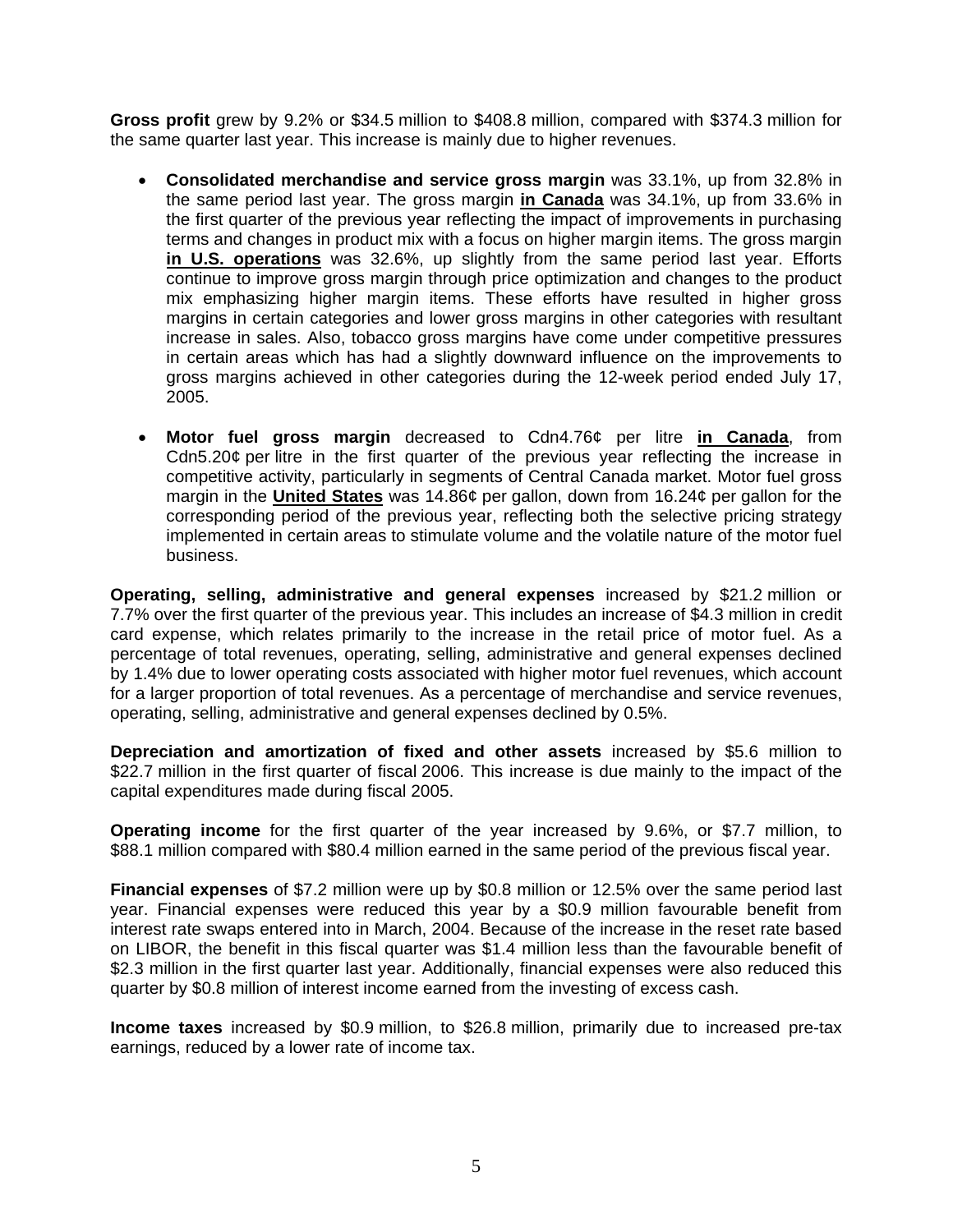**Net earnings** increased by \$6.0 million, or 12.5%, to \$54.1 million or \$0.27 per share (\$0.26 per share on a diluted basis), compared with \$48.1 million or \$0.24 per share (\$0.23 per share on a diluted basis) in the same period of the previous year.

## **Principal Cash Flows**

The Company's principal source of liquidity is cash flows generated from operating activities. The Company's principal uses of cash are to meet debt service requirements, finance our capital expenditures, make acquisitions and provide for working capital. The Company expects that the cash available from its operations together with borrowings available under its revolving credit facilities will be adequate to meet its liquidity needs in the foreseeable future.

**Gross capital expenditures** for the 12-week period ended July 17, 2005 were \$33.1 million. The Company's capital expenditures primarily relate to expenditures on the implementation of its Store 2000 Concept, investment in new stores including a small number of existing stores, the replacement of equipment in some of its stores, including upgrading of petroleum infrastructure at a number of locations, and for installation of point of sales (POS) systems, including scanning, at the Circle K Company-operated stores that do not currently have this technology. In connection with the Circle K acquisition, the Company expects to make certain capital improvements of up to \$18.6 million at the Circle K stores, currently expected to begin in the third quarter of this year until December 2008, to comply with the requirements of the *Americans with Disabilities Act*. Couche-Tard expects to fund these improvements with cash flows generated from operations.

Over the past number of years, the Company has expended funds for maintaining stores to operating standards, renovated certain stores with its Store 2000 Concept, opened new stores and invested in small acquisitions. The Company has funded these expenditures with cash flows from operating activities. It believes that it will be able to continue to fund future expenditures of this nature with cash flows from operating activities. Major acquisitions will be financed through a combination of debt, sales and leasebacks and equity.

**Cash provided from operating activities** amounted to \$58.9 million in the 12-week period ended July 17, 2005 compared with \$74.5 million in the 12-week period ended July 18, 2004. This represents a decrease of \$15.6 million which relates to the net change in non-cash working capital items relating primarily to the increases in accounts receivable and inventory and a reduction in accounts payable amounting to a use of cash of \$41.1 million in the aggregate, reduced by a decrease of income taxes receivable of \$20.1 million. Accounts payable decreased by \$13.6 million during the quarter, which reflects payments made in respect of accounts payable for fixed asset purchases which were made at a relatively higher level in the fourth quarter of last year. Cash flows at the level of net earnings plus depreciation and amortization, loss on disposal of fixed and other assets and future income taxes amounted to \$78.4 million (or \$0.39 per share), an increase of \$13.0 million or 19.9% over the \$65.4 million (or \$0.33 per share) generated during the 12-week period ended July 18, 2004.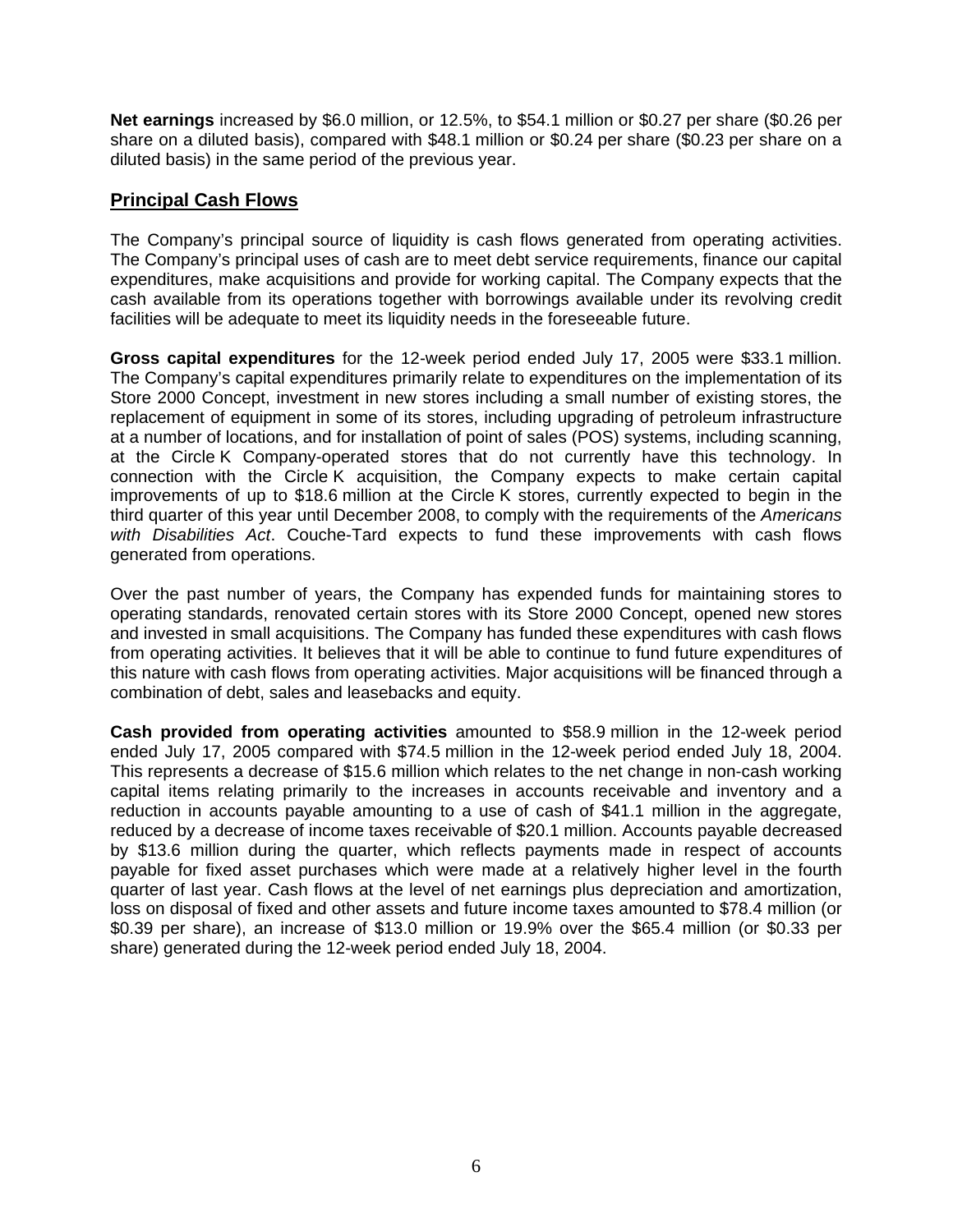**Net cash used in investing activities** for the 12-week period ended July 17, 2005 amounted to \$15.9 million compared with net cash used of \$22.2 million for the 12-week period ended July 18, 2004. Investment in fixed assets amounted to \$33.1 million, compared with \$19.5 million for the 12-week period ended July 18, 2004. These capital expenditures were primarily for existing store improvements and equipment, new store development, information systems, expenditures related to motor fuel facilities in compliance with regulatory requirements and replacement of fixed assets damaged by the Florida hurricanes. Cash generated from sale and leaseback transactions amounted to \$16.8 million in the 12-week period ended July 17, 2005.

**Cash used in financing activities** amounted to \$1.4 million for the 12-week period ended July 17, 2005 including repayment of long-term debt of \$1.6 million, offset by \$0.2 million cash received from the issue of shares on exercise of stock options. In the same period of the previous year, cash of \$6.6 million was generated, essentially from the \$7.3 million of proceeds from the issue of shares on exercise of stock options.

## **Financial Position as at July 17, 2005**

Couche-Tard's total **consolidated assets** of \$2.02 billion as at July 17, 2005 increased by \$49.7 million compared to April 24, 2005 primarily represented by an increase of \$42.1 million in cash and cash equivalents. Total cash and cash equivalents amounted to \$294.8 million at July 17, 2005. **Shareholders' equity** of \$791.3 million as at July 17, 2005 increased by \$58.1 million during the quarter resulting mainly from net earnings of \$54.1 million for the 12 week period ended July 17, 2005. The net interest-bearing debt to total capitalization ratio stood at 0.23:1 versus 0.28:1 as at April 24, 2005.

## **Growth Outlook**

"With the integration of Circle K operations successfully completed last year, we are focused on our priorities as set out in our last Annual Report namely to invest in our existing store base, adding approximately 400 stores with our Store 2000 Concept, approximately 60 QSRs and approximately 100 new store locations through new store development and small acquisitions. Additionally, we will also focus on executing our plans for improvement to sales and margins through a variety of actions, including price optimization. With the successful integration of Circle K behind us and considering our strong financial position, we will seek out a larger-scale acquisition opportunity and, as stated previously, we will continue to assess the possibility of participating in the development of the Circle K network of international licensees." indicated Alain Bouchard.

### **Master franchise agreement for Mexico**

Recently, the Company signed a master franchise agreement for the Circle K Brand with a subsidiary of Grupo Kaltex, S.A. de C.V. (Kaltex), a Mexico based company. The agreement provides for the opening of 250 Circle K stores in the next five years throughout the territory of Mexico. Kaltex was founded in 1925, and has become the leader of the textile market in Latin America and one of the most important globally. Recently, Kaltex entered the retail business through various store concepts including Pepe Jeans of London, Home and Fashion Stores, French Connection and Kaltex outlets.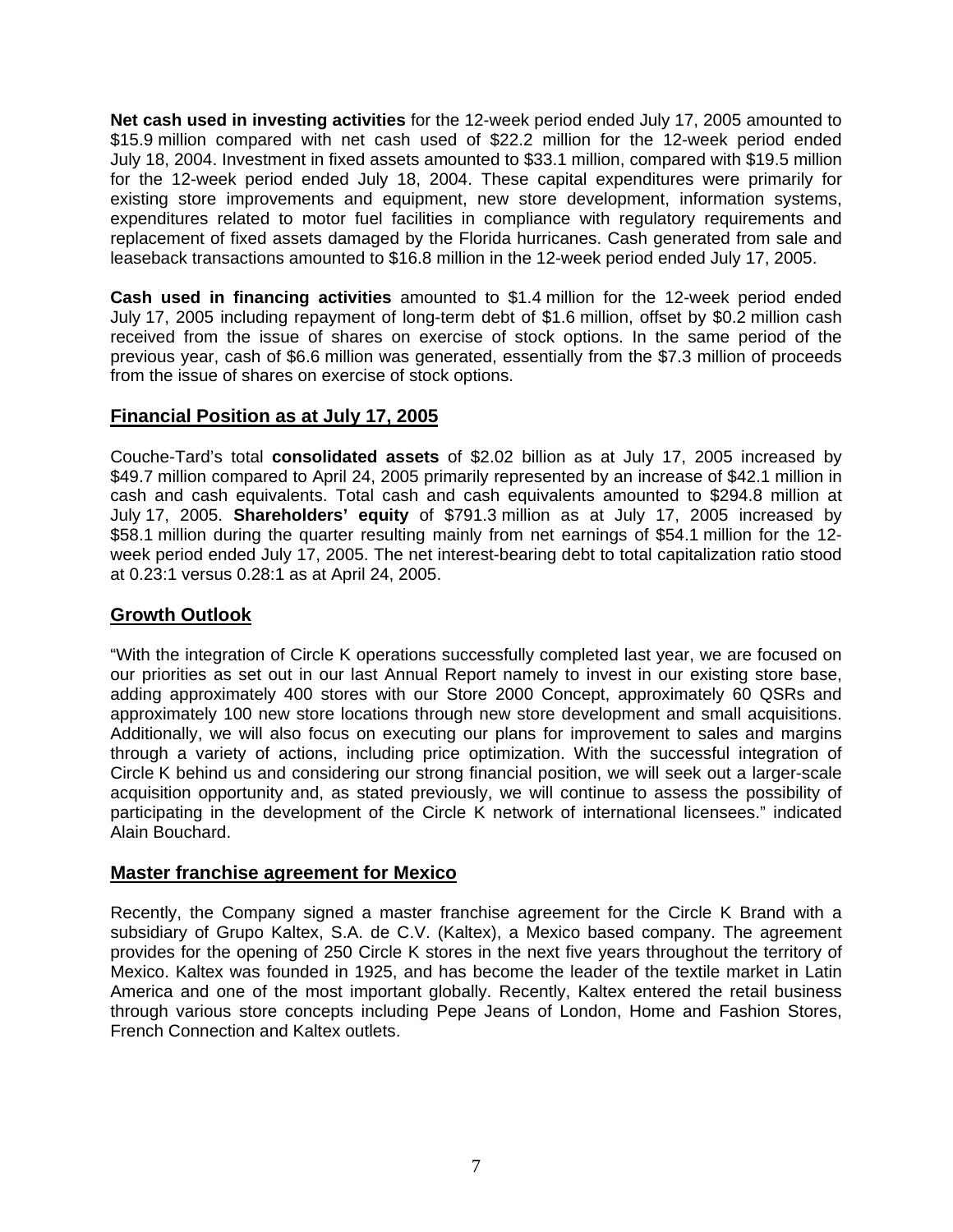## **Profile**

Alimentation Couche-Tard Inc. is the leader in the Canadian convenience store industry. In North America, Couche-Tard is the fourth largest convenience store operator and the second largest independent (not integrated with a petroleum company) convenience store operator. The Company currently operates a network of 4,861 convenience stores, 3,016 of which include motor fuel dispensing, located in eight large geographic markets, including three in Canada and five which cover 23 American states. Approximately 36,000 people work at Couche-Tard's executive offices and throughout the network.

-30-

#### **Source**

**Alain Bouchard,** Chairman of the Board, President and Chief Executive Officer **Richard Fortin,** Executive Vice-President and Chief Financial Officer Alimentation Couche-Tard Inc. Tel: (450) 662-3272 **info@couche-tard.com www.couche-tard.com** 

The statements set forth in this press release, which describe Couche-Tard's objectives, projections, estimates, expectations or forecasts, may constitute forward-looking statements within the meaning of securities legislation. Positive or negative verbs such as "plan", "evaluate", "estimate", "believe" and other related expressions are used to identify such statements. Couche-Tard would like to point out that, by their very nature, forward-looking statements involve risks and uncertainties such that its results, or the measures it adopts, could differ materially from those indicated or underlying these statements, or could have an impact on the degree of realization of a particular projection. Major factors that may lead to a material difference between Couche-Tard's actual results and the projections or expectations set forth in the forward-looking statements include the effects of the integration of acquired businesses and the ability to achieve projected synergies, fluctuations in margins on motor fuel sales, competition in the convenience store and retail motor fuel industries, exchange rate variations, and such other risks as described in detail from time to time in the reports filed by Couche-Tard with securities authorities in Canada and the United States. We assume no obligation as to the updating or revision of the forward-looking statements as a result of new information, future events or other changes.

#### **Conference call, August 23, 2005 at 2:30 p.m. (Montreal time)**

Financial analysts and investors who wish to participate in the conference call on Couche-Tard's results can dial **1-800-814-4857** a few minutes before the start of the call. For those unable to participate, a taped re-broadcast will be available from Tuesday, August 23, 2005 from 4:30 p.m. until Tuesday, August 30, 2005 11:59 p.m. by dialling 1-877-289-8525 access code: 21133835, followed by the # key. Members of the media and other interested parties are invited to listen in.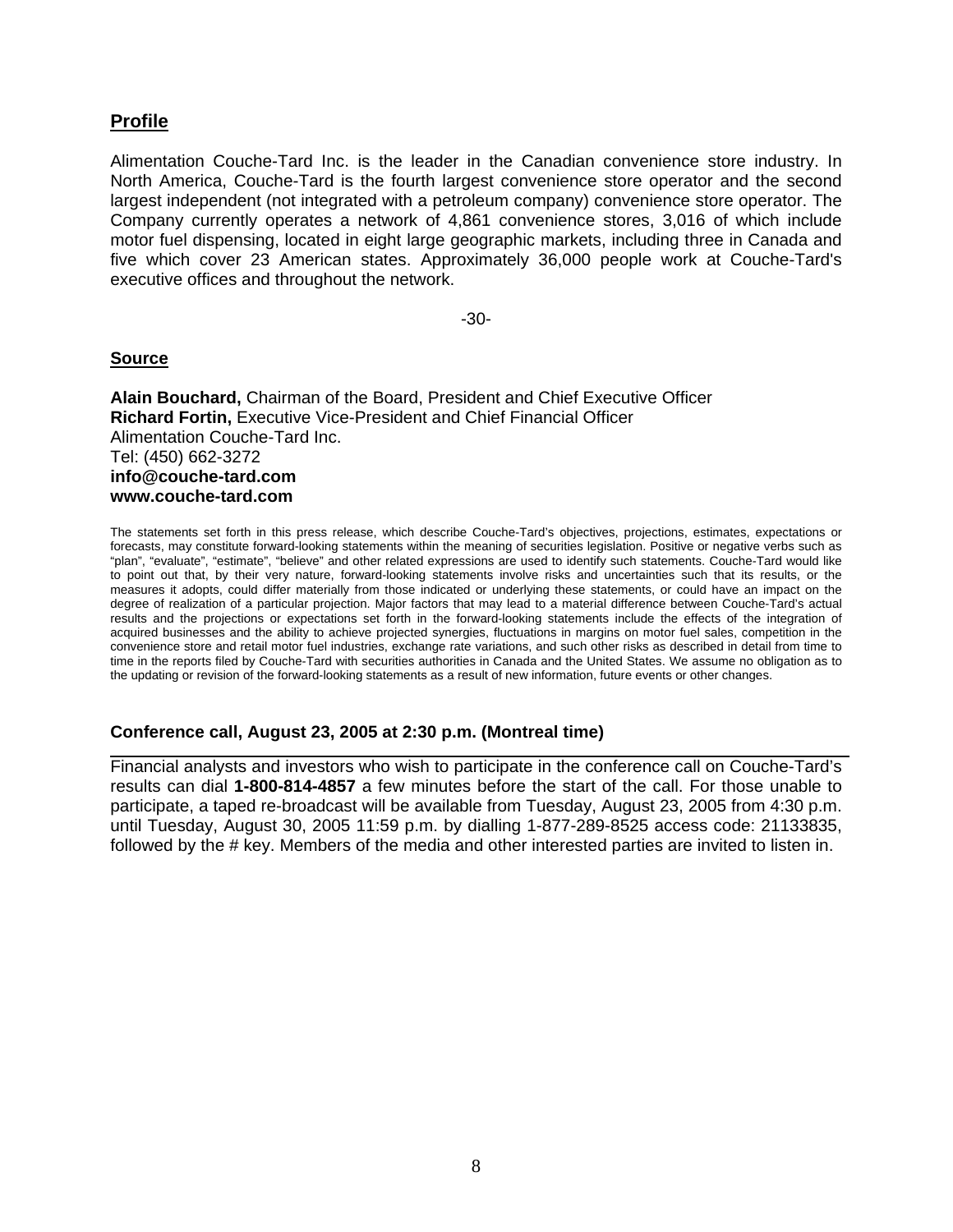## **CONSOLIDATED EARNINGS**

(in millions of US dollars, except per share amounts, unaudited)

|                                                           | 12 weeks        |          |
|-----------------------------------------------------------|-----------------|----------|
|                                                           | <b>July 17,</b> | July 18, |
| For the periods ended                                     | 2005            | 2004     |
|                                                           |                 | restated |
|                                                           |                 | (Note 2) |
|                                                           | \$              | \$       |
| <b>Revenues</b>                                           | 2,182.3         | 1,834.6  |
| Cost of sales                                             | 1,773.5         | 1,460.3  |
| <b>Gross profit</b>                                       | 408.8           | 374.3    |
|                                                           |                 |          |
| Operating, selling, administrative and general expenses   | 298.0           | 276.8    |
| Depreciation and amortization of fixed and other assets   | 22.7            | 17.1     |
|                                                           | 320.7           | 293.9    |
| Operating income                                          | 88.1            | 80.4     |
| Financial expenses                                        | 7.2             | 6.4      |
| Earnings before income taxes                              | 80.9            | 74.0     |
| Income taxes                                              | 26.8            | 25.9     |
| <b>Net earnings</b>                                       | 54.1            | 48.1     |
|                                                           |                 |          |
| Earnings per share (Note 3)                               |                 |          |
| <b>Basic</b>                                              | 0.27            | 0.24     |
| Diluted                                                   | 0.26            | 0.23     |
| Weighted number of shares (in thousands)                  | 202,006         | 200,436  |
| Number of shares – diluted (in thousands)                 | 207,106         | 205,456  |
| Number of shares outstanding at period end (in thousands) | 202,034         | 201,260  |
|                                                           |                 |          |
| <b>CONSOLIDATED CONTRIBUTED SURPLUS</b>                   |                 |          |
| (in millions of US dollars, unaudited)                    |                 |          |
|                                                           | <b>July 17,</b> | July 18, |
| For the 12-week periods ended                             | 2005            | 2004     |
|                                                           | \$              | \$       |
| Balance, beginning of period                              | 5.6             | 3.2      |
| Stock-based compensation                                  | 1.2             | 0.4      |
| Balance, end of period                                    | 6.8             | 3.6      |

#### **CONSOLIDATED RETAINED EARNINGS**

| (in millions of US dollars, unaudited) |                 |             |
|----------------------------------------|-----------------|-------------|
|                                        | <b>July 17,</b> | July $18$ , |
| For the 12-week periods ended          | 2005            | 2004        |
|                                        |                 | restated    |
|                                        |                 | (Note 2)    |
|                                        |                 |             |
| Balance, beginning of period           | 317.5           | 162.3       |
| Net earnings                           | 54.1            | 48.1        |
| Balance, end of period                 | 371.6           | 210.4       |

The accompanying notes are an integral part of the consolidated financial statements.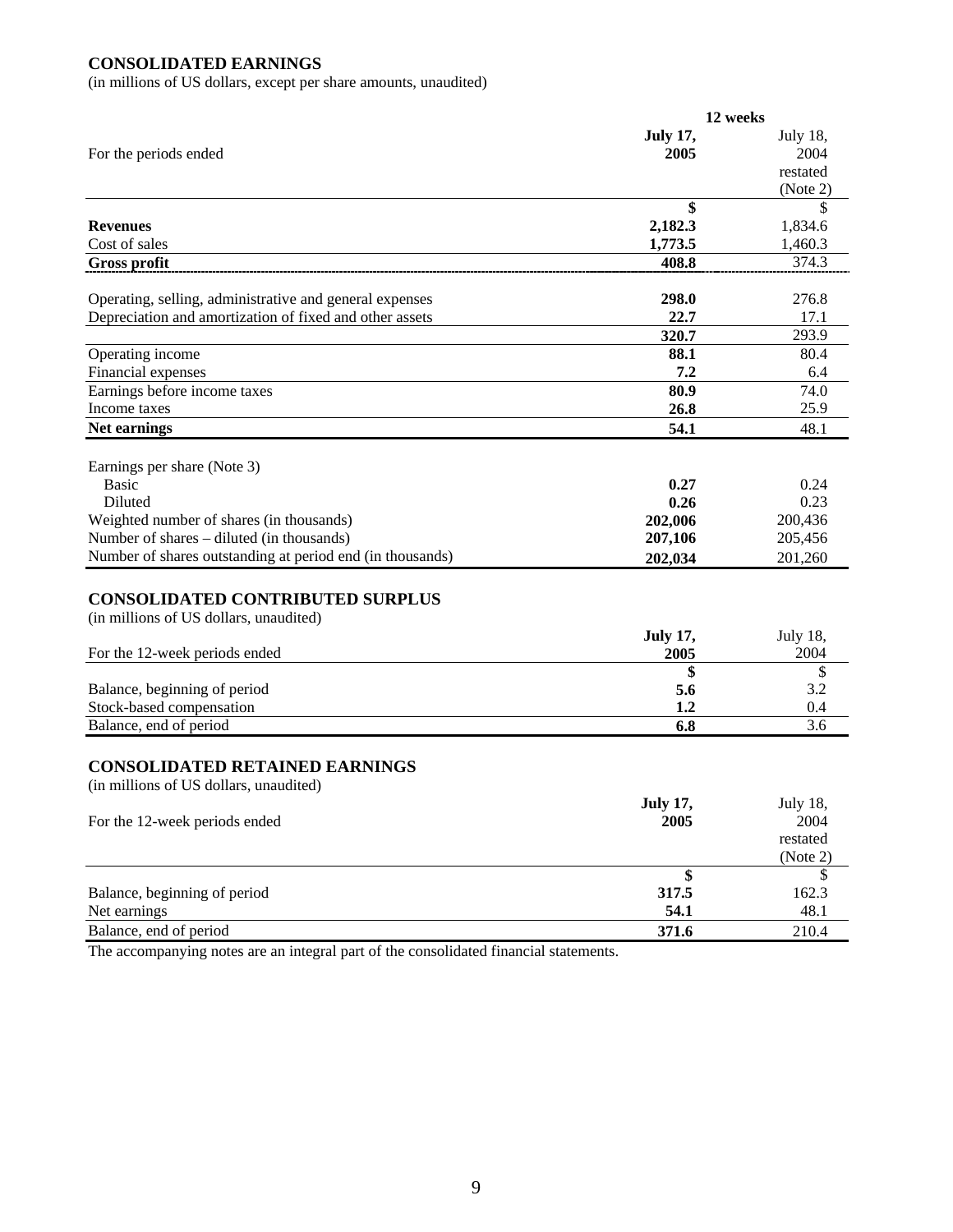## **CONSOLIDATED CASH FLOWS**

(in millions of US dollars, unaudited)

|                                                                    | 12 weeks        |          |
|--------------------------------------------------------------------|-----------------|----------|
|                                                                    | <b>July 17,</b> | July 18, |
| For the periods ended                                              | 2005            | 2004     |
|                                                                    |                 | restated |
|                                                                    |                 | (Note 2) |
|                                                                    | \$              | \$       |
| <b>Operating activities</b>                                        |                 |          |
| Net earnings                                                       | 54.1            | 48.1     |
| Adjustments to reconcile net earnings to cash flows from operating |                 |          |
| activities                                                         |                 |          |
| Depreciation and amortization of fixed and other assets, net of    |                 |          |
| amortization of deferred credits                                   | 20.9            | 13.8     |
| Loss on disposal of fixed and other assets                         | 1.0             |          |
| Future income taxes                                                | 2.4             | 3.5      |
| Deferred credits                                                   | 2.2             | 2.7      |
| Other                                                              | 0.2             | 0.2      |
| Changes in non-cash working capital items                          | (21.9)          | 6.2      |
| Cash flows from operating activities                               | 58.9            | 74.5     |
|                                                                    |                 |          |
| <b>Investing activities</b>                                        |                 |          |
| Liabilities assumed on business acquisitions                       |                 | (3.4)    |
| Purchase of fixed assets                                           | (33.1)          | (19.5)   |
| Proceeds from sale and leaseback transactions                      | 16.8            |          |
| Proceeds from disposal of fixed and other assets                   | 0.7             | 1.4      |
| Other assets                                                       | (0.3)           | (0.7)    |
| Cash flows used in investing activities                            | (15.9)          | (22.2)   |
|                                                                    |                 |          |
| <b>Financing activities</b>                                        |                 |          |
| Repayment of long-term debt                                        | (1.6)           | (0.7)    |
| Issuance of shares, net of share issue expenses                    | 0.2             | 7.3      |
| Cash flows (used in) from financing activities                     | (1.4)           | 6.6      |
| Effect of exchange rate fluctuations on cash and cash equivalents  | 0.5             | 2.8      |
| Net increase in cash and cash equivalents                          | 42.1            | 61.7     |
| Cash and cash equivalents, beginning of period                     | 252.7           | 153.8    |
| Cash and cash equivalents, end of period                           | 294.8           | 215.5    |
|                                                                    |                 |          |
| <b>Supplemental information:</b>                                   |                 |          |
| Interest paid                                                      | 13.7            | 13.1     |
| Income taxes paid                                                  | 4.0             | 30.9     |

The accompanying notes are an integral part of the consolidated financial statements.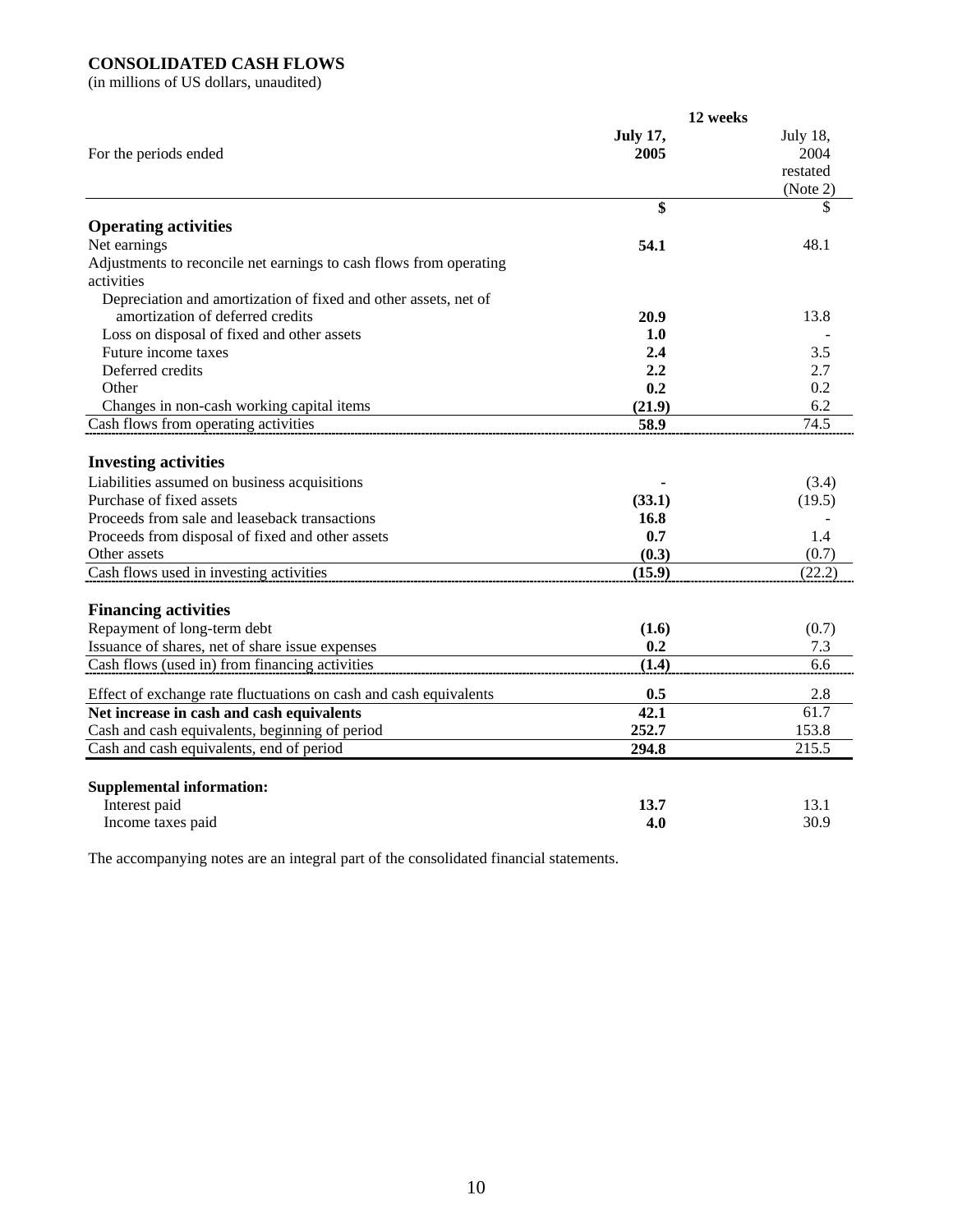#### **CONSOLIDATED BALANCE SHEETS**

(in millions of US dollars)

|                                          | As at July 17,<br>2005<br>(unaudited) | As at April 24,<br>2005 |
|------------------------------------------|---------------------------------------|-------------------------|
|                                          | \$                                    | \$                      |
| <b>Assets</b>                            |                                       |                         |
| <b>Current</b> assets                    |                                       |                         |
| Cash and cash equivalents                | 294.8                                 | 252.7                   |
| Accounts receivable                      | 124.0                                 | 109.7                   |
| Income taxes receivable                  | 11.5                                  | 31.6                    |
| Inventories                              | 308.6                                 | 295.4                   |
| Prepaid expenses                         | 13.4                                  | 10.0                    |
| Future income taxes                      | 17.3                                  | 17.2                    |
|                                          | 769.6                                 | 716.6                   |
| Fixed assets                             | 807.4                                 | 812.0                   |
| Trademarks and licenses                  | 172.5                                 | 172.5                   |
| Goodwill                                 | 226.9                                 | 224.9                   |
| Deferred charges                         | 29.8                                  | 30.7                    |
| Other assets                             | 16.5                                  | 15.8                    |
| Future income taxes                      | 1.1                                   | 1.6                     |
|                                          | 2,023.8                               | 1,974.1                 |
|                                          |                                       |                         |
| <b>Liabilities</b>                       |                                       |                         |
| <b>Current liabilities</b>               |                                       |                         |
| Accounts payable and accrued liabilities | 591.3                                 | 604.9                   |
| Future income taxes                      |                                       | 0.1                     |
| Current portion of long-term debt        | 7.2                                   | 7.0                     |
|                                          | 598.5                                 | 612.0                   |
| Long-term debt                           | 522.1                                 | 523.9                   |
| Deferred credits and other liabilities   | 76.5                                  | 72.7                    |
| Future income taxes                      | 35.4                                  | 32.3                    |
|                                          | 1,232.5                               | 1,240.9                 |
|                                          |                                       |                         |
| <b>Shareholders' equity</b>              |                                       |                         |
| Capital stock                            | 351.0                                 | 350.8                   |
| Contributed surplus                      | 6.8                                   | 5.6                     |
| Retained earnings                        | 371.6                                 | 317.5                   |
| Cumulative translation adjustments       | 61.9                                  | 59.3                    |
|                                          | 791.3                                 | 733.2                   |
|                                          | 2,023.8                               | 1,974.1                 |

The accompanying notes are an integral part of the consolidated financial statements.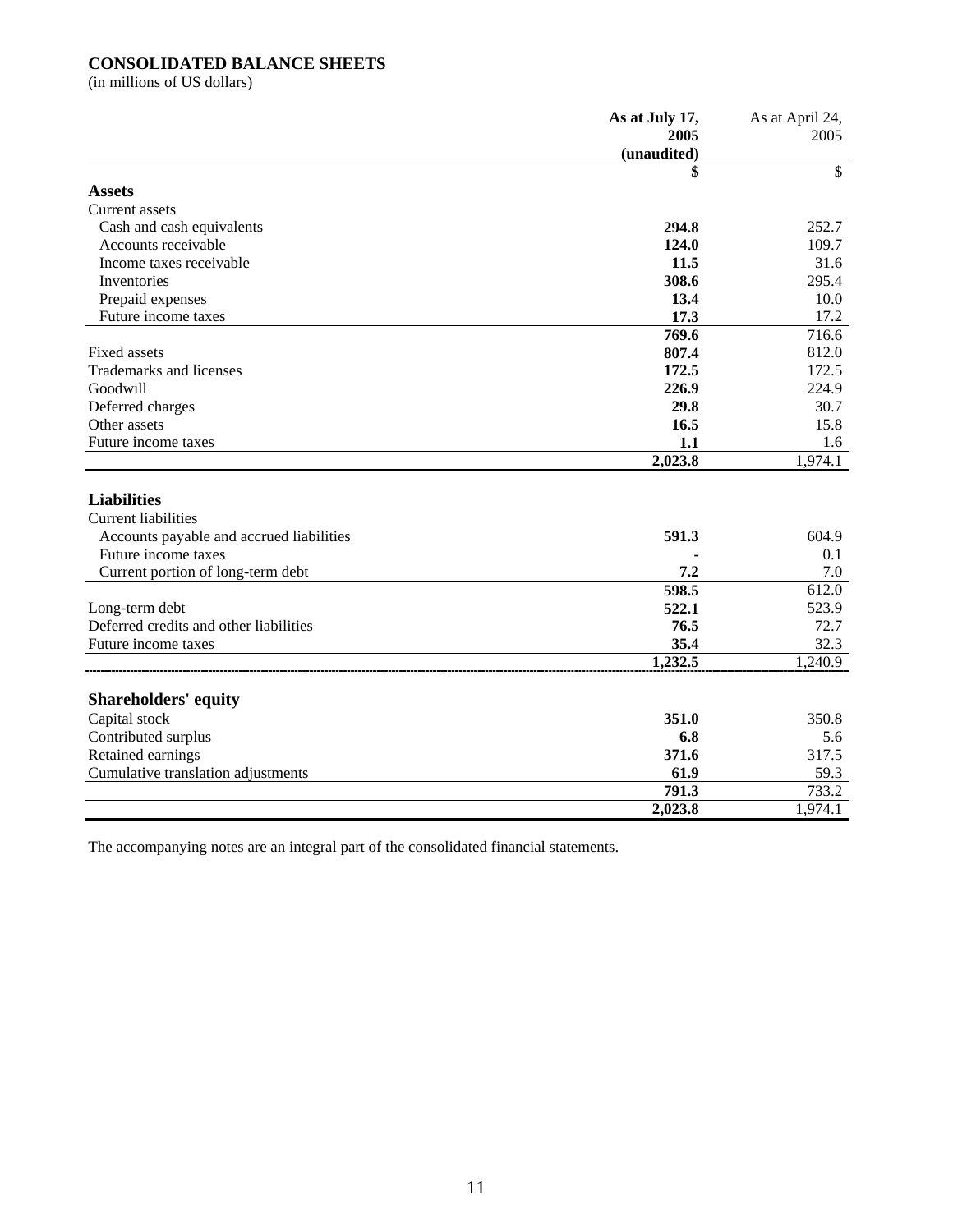#### **NOTES TO CONSOLIDATED FINANCIAL STATEMENTS**

(in millions of US dollars, except per share amounts, unaudited)

## **1. FINANCIAL STATEMENTS PRESENTATION**

The unaudited interim consolidated financial statements have been prepared by the Company in accordance with Canadian generally accepted accounting principles. The financial information was prepared in accordance with the same accounting policies and methods as the audited annual consolidated financial statements for the year ended April 24, 2005. The unaudited interim consolidated financial statements should be read in conjunction with the audited annual consolidated financial statements and notes thereto in the Company's 2005 Annual Report (the "2005 Annual Report"). The results of operations for the interim periods presented do not necessarily reflect results for the full year.

Effective April 25, 2005, the Company changed its reporting currency from Canadian dollars to US dollars to provide more relevant information considering its predominant operations in the United Sates and its US dollars denominated debts. The Company used the current rate method to translate the Canadian dollars financial statements into US dollars for both the current and prior periods. Under this method, assets and liabilities are translated into US dollars using the exchange rate in effect at the balance sheet date. Revenues and expenses are translated at the average rate in effect during the period. Gains and losses are included in cumulative translation adjustments account in the shareholders' equity. The functional currencies of the Company and each of its subsidiaries remained unchanged.

#### **2. ACCOUNTING CHANGES**

#### **Adopted effective April 25, 2004**

#### **Accounting for fixed assets and lease accounting**

During fiscal year 2005, the Company undertook a review of its depreciation and amortization policies for all of its fixed assets and of its lease accounting policies. Previously, the Company used the diminishing balance method at various rates to calculate depreciation, except for Circle K where the straight-line method was used. In addition, leasehold improvements were amortized over the shorter of the term of the lease plus renewal periods or their useful lives and rent expense was recorded over the committed lease period, and did not take into account future rent escalations included in the lease term.

As a result of the review and an in depth study of the useful lives of its fixed assets, the Company decided to change its accounting policy for depreciation and amortization of fixed assets to use the straight-line method throughout the Company. This method is more representative of the actual useful lives of the assets and provides uniformity within the Company. This change has been applied retroactively and prior years financial statements have been restated.

Following a review of its lease accounting policies and the relevant accounting literature, the Company has determined it should amortize its leasehold improvements over the shorter of their useful lives or the lease term. Moreover, the Company decided it should record lease expense using the straight-line method. Accordingly, the Company has restated previously reported financial statements to reflect these changes.

The impact of those changes as of April 25, 2004 is a decrease in fixed assets of \$10.0, an increase in net future income tax assets of \$6.5, an increase in accounts payable and accrued liabilities of \$0.6, an increase in deferred credits and other liabilities of \$8.1, a reduction in retained earnings of \$11.5 and a decrease to the cumulative translation adjustments balance of \$0.7.

For the 12-week period ended July 17, 2005, the impact on net earnings is a decrease of \$1.3 (\$0.01 per share on a diluted basis). For the 12-week period ended July 18, 2004, the impact on net earnings is a decrease of \$0.8 (nil per share on a diluted basis).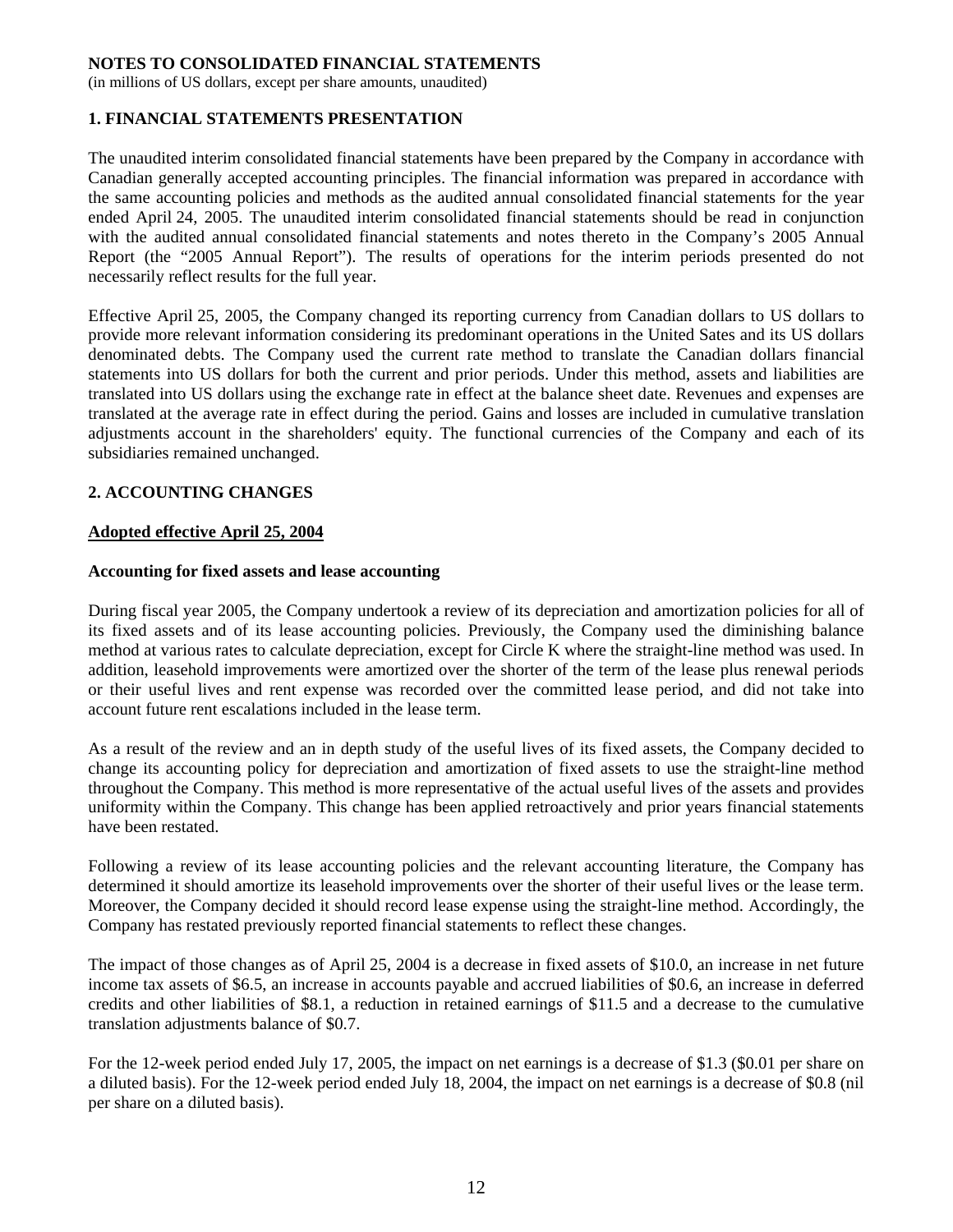#### **NOTES TO CONSOLIDATED FINANCIAL STATEMENTS**

(in millions of US dollars, except per share amounts, unaudited)

#### **3. EARNINGS PER SHARE**

|                                    | 12-week period<br>ended July 17, 2005 |                                                        |                                    | 12-week period<br>ended July 18, 2004<br>restated (Note 2) |                                                        |                             |  |
|------------------------------------|---------------------------------------|--------------------------------------------------------|------------------------------------|------------------------------------------------------------|--------------------------------------------------------|-----------------------------|--|
|                                    | <b>Earnings</b>                       | Weighted average<br>number of shares<br>(in thousands) | <b>Earnings</b><br>per share<br>\$ | Earnings<br>Φ                                              | Weighted average<br>number of shares<br>(in thousands) | Earnings<br>per share<br>\$ |  |
| Basic earnings attributable to     |                                       |                                                        |                                    | D                                                          |                                                        |                             |  |
| Class A and B shares               | 54.1                                  | 202,006                                                | 0.27                               | 48.1                                                       | 200,436                                                | 0.24                        |  |
| Dilutive effect of stock options   |                                       | 5.100                                                  | (0.01)                             |                                                            | 5,020                                                  | (0.01)                      |  |
| Diluted net earnings available for |                                       |                                                        |                                    |                                                            |                                                        |                             |  |
| Class A and B shares               | 54.1                                  | 207,106                                                | 0.26                               | 48.1                                                       | 205,456                                                | 0.23                        |  |

A total of 925,100 stock options were excluded from the calculation of the diluted earnings per share due to their antidilutive effect for the 12-week period ended July 17, 2005. There were 1,600,000 stock options excluded from the calculation for the corresponding period ending July 18, 2004.

#### **4. CAPITAL STOCK**

As at July 17, 2005, the Company had 56,594,692 (57,041,122 as at July 18, 2004) outstanding Class A multiple voting shares each comprising ten votes per share and 145,438,810 (144,218,712 as at July 18, 2004) outstanding Class B subordinate voting shares each comprising one vote per share.

#### **Share Split**

Effective March 18, 2005, the Company split of all its issued and outstanding Class A and B shares on a two-forone basis. All share and per-share information in these consolidated financial statements has been adjusted retroactively to reflect this stock split.

#### **5. STOCK-BASED COMPENSATION AND OTHER STOCK-BASED PAYMENTS**

As at July 17, 2005, 9,143,900 (9,010,200 as at July 18, 2004) stock options for the purchase of Class B subordinate voting shares were outstanding. These stock options can be gradually exercised at various dates until May 27, 2015 at an exercise price varying from Cdn\$2.38 to Cdn\$19.89. Two series of stock options totaling 460,100 stock options at exercise prices ranging from Cdn\$16.48 to Cdn\$17.38 were granted since the beginning of the fiscal year.

For the 12-week period ended July 17, 2005 and July 18, 2004, the stock-based compensation costs decreased earnings before income taxes by \$1.2 and \$0.4, respectively.

The fair value of stock options granted is estimated at the grant date using the Black & Scholes option pricing model on the basis of the following assumptions for the attributions granted during the year:

- risk-free interest rate ranging from 3.87% to 3.97%;
- $\Box$  expected life of 8 years;
- $\Box$  expected volatility of 35%;
- no dividend payment.

The weighted average fair value of stock options granted since the beginning of the year is Cdn\$8.24 (Cdn\$5.77 as at July 18, 2004). A description of the Company's stock-based compensation plan is included in Note 19 of the 2005 Annual Report.